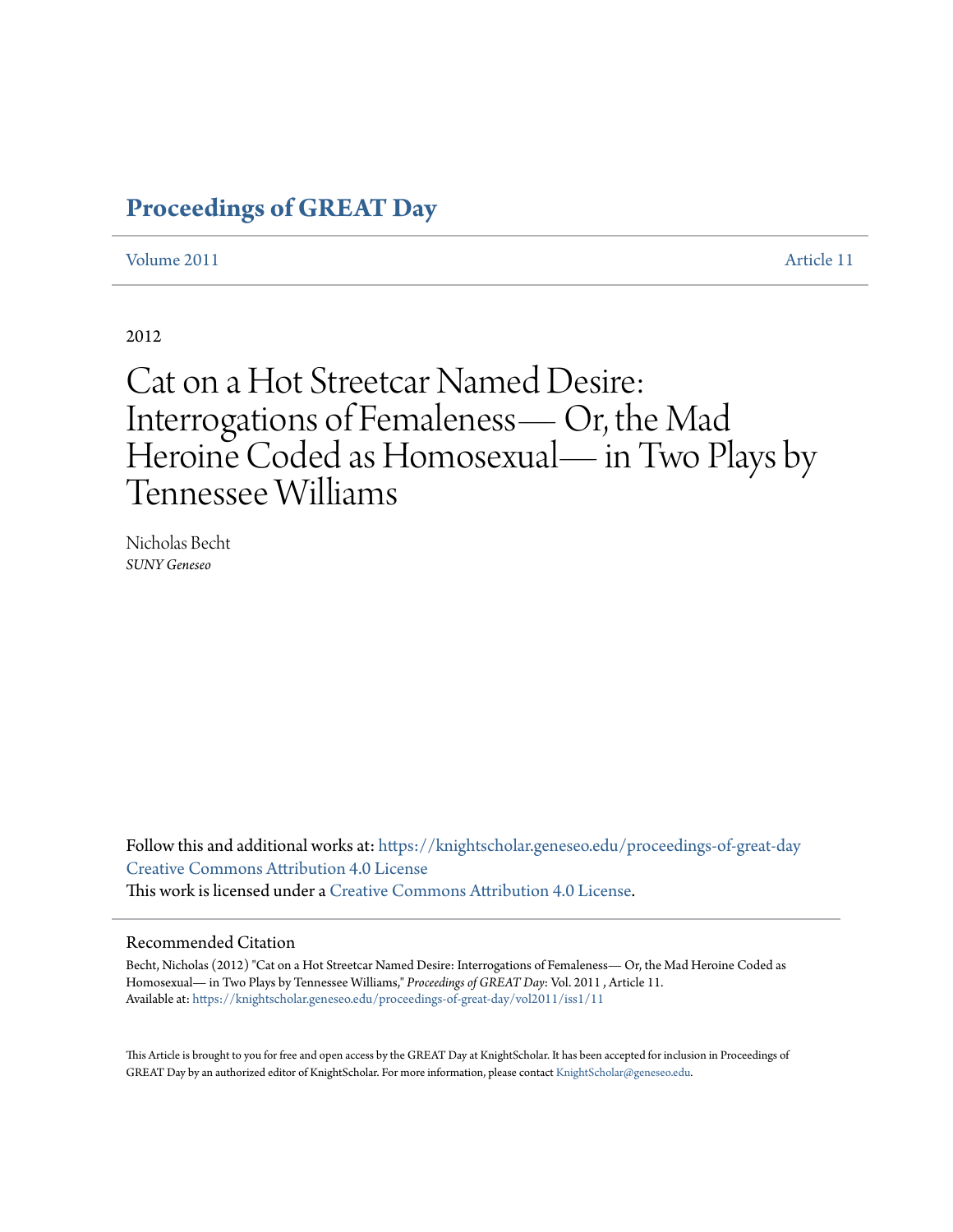Cat on a Hot Streetcar Named Desire: Interrogations of Femaleness— Or, the Mad Heroine Coded as Homosexual— in Two Plays by Tennessee Williams

## Nicholas Becht

Tennessee Williams utilizes heterosexual female protagonists in two of his major plays, "A Streetcar Named Desire" and "Cat on a Hot Tin Roof," in order to covertly represent and explore themes of male homosexuality and desire. They are Blanche DuBois and Maggie Pollitt, respectively. He does this because he is writing for a largely conservative and heterosexual audience of which anyone who might be homosexual would likely be in the closet. This is evocative of Eve Kosofsky Sedgwick's notion of the "Open Secret" (Sedgwick 52).

 Through various means, the identities of these supposedly heterosexual women are queered. Through their involvement and presumably sexual partnerships with men of dubious heterosexuality, Blanche DuBois and Maggie Pollitt become aligned with homosexuals and associated with homosexuality. Williams employs elements such as Camp and subverted forms of the Patriarchal Gaze in order to further interrogate and trouble our sense of Blanche's and Maggie's femaleness.

 While describing her late husband, Allan Grey, and his suicide, Blanche makes allusions to his homosexuality:

There was something different about the boy, a nervousness, a softness and tenderness which wasn't like a man's, although he wasn't the least bit effeminate looking --still—that thing was there…. He came to me for help. I didn't know that. I didn't find out anything till after our marriage when we'd run away and come back and all I knew was I'd failed him in some mysterious way and wasn't able to give the help he needed but couldn't speak of! He was in the quicksands and clutching at me – but I wasn't holding him out, I was slipping in with him! I didn't know that. I didn't know anything except I loved him unendurably but without being able to help him or help myself. Then I found out. In the worst of all possible ways. By coming suddenly into a room which I thought was empty –which wasn't empty, but had two people in it…the boy I had married and an older man who had been his friend for years…. (Williams 95)

The words that Blanche uses to describe her husband –"nervous," "soft," "tender"—are all words which are used to describe her. His coming to her for "help" parallels her own helplessness and looking to others for "help." Their shared qualities and helplessness along with the imagery of her slipping into the quicksand with him indicates Blanche's descent into and association with homosexuality. In some way Allan remains attracted to Blanche, and she remains attracted to him. She is complicit with his homosexuality. This is exhibited in her driving out to the casino with him and his old friend. Her placement in this love triangle makes her doubly associated with homosexuality.

 In "Cat on a Hot Tin Roof," Maggie remains married to Brick Pollitt, a man who will no longer make love to her and who is tortured by the death of his friend Skipper with whom Maggie had an attempted but unsuccessful sexual liaison. Allusions to Brick and Skipper's homosexuality are made throughout "Cat on a Hot Tin Roof." Big Daddy and Maggie are perhaps most confrontational with respect to Brick. Maggie reflects candidly to Brick:

I said, "SKIPPER! STOP LOVIN' MY HUSBAND OR TELL HIM HE'S GOT TO LET YOU ADMIT IT TO HIM!" –one way or another! HE SLAPPED ME HARD ON THE MOUTH!—then turned and ran without stopping once, I am sure, all the way back to his room at the Blackstone….—when I came back to his room that night, with a little scratch like a shy little mouse at his door, he made that pitiful, ineffectual attempt to prove that what I had said wasn't true…--in this way, I had destroyed him, by telling him the truth that he and his world which he was born and raised in, yours and his world, had told him could not be told? (Williams 42- 43)

Maggie and Skipper's "attempt" confirms both Skipper and Maggie's –and perhaps even indirectly, Brick's-- homosexuality. Skipper's inability to perform sexually with a woman implies a sexual attraction to men, whereas Maggie's attempt at intercourse with a man who is attracted not to women but men suggests that her desires too, are perhaps queer or misplaced. Both Maggie and Skipper evidently make this attempt in order to feel closer to Brick, which establishes another strange

1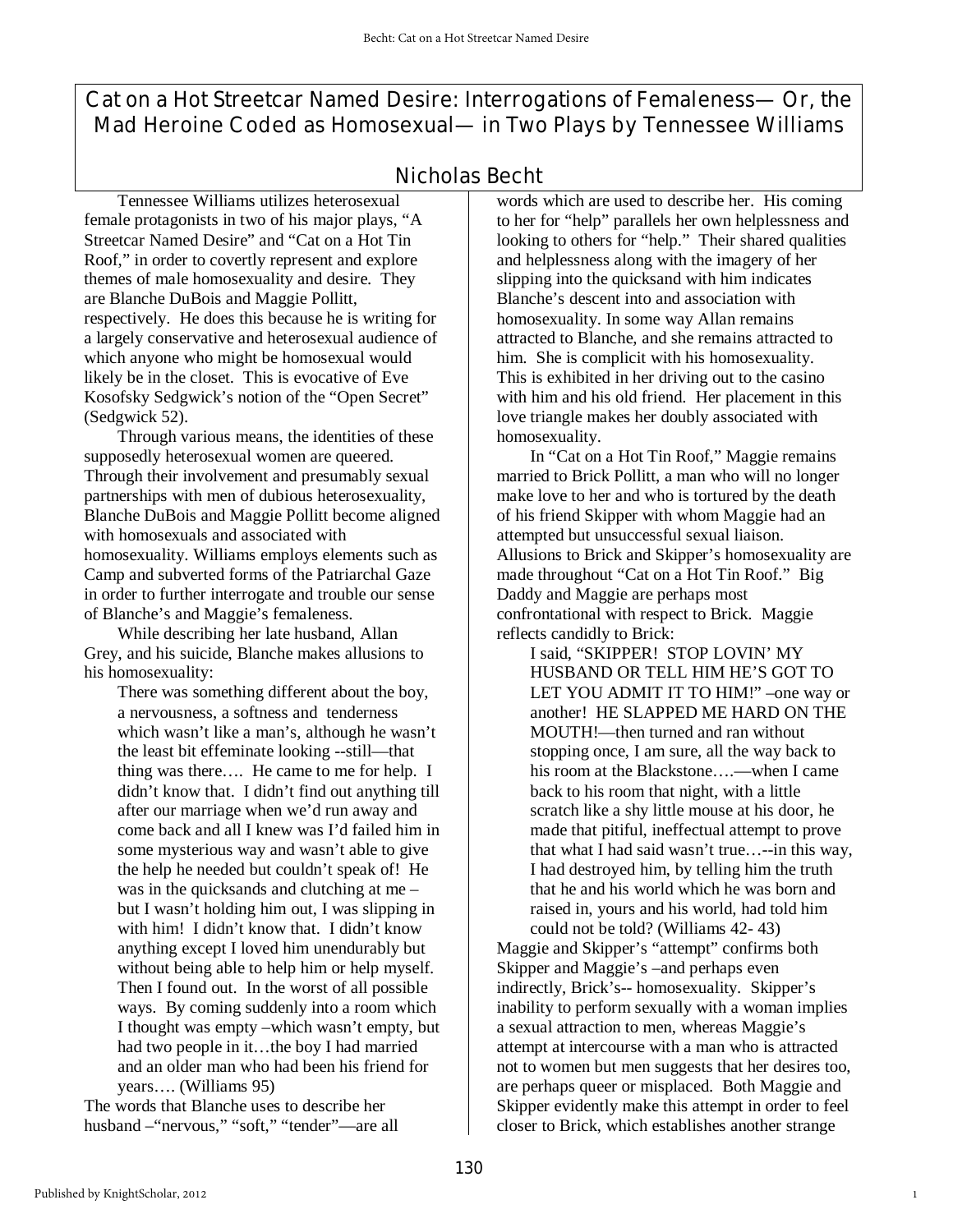love triangle. Maggie, like Blanche is also doubly associated with homosexuality.

 By association and allusion Blanche and Maggie both become something like the homosexuals with whom they are involved. Why are these particular men attracted to these particular women, and why are these particular women attracted to these particular men? This relational disconnect suggests something about the nature of Blanche's and Maggie's appeal, attractions, and desires; in this way, we may regard them as homosexuals. Their attractions to and desires – though, likely unconscious—to be with homosexuals are homosexual. There exists an element of homosexuality in their minds and psyches. It is almost as if they are reconciled, yet still subverted or perverse versions of Kraft-Ebbing's invert. They are men who are attracted to and desire men, living in the bodies of women.

 Blanche and Maggie are also characterized in manners similar to their respective homosexual partners. They are all described as being dishonest, "weak," "sick," and in some way inadequate. Allan is "degenerate" and Skipper and Brick are both alcoholics. Blanche drinks. Skipper is also "crippled" and needs his crutch. Maggie is driven wild by her unfulfilled desires. While the men lie to hide their sexuality, the women also lie about and conceal other aspects of their lives, including but not limited to their sexuality.

 Blanche is unable to keep her family's plantation, Belle Reve, and her job as a High School English teacher on account of her "weaknesses," which appear to be men –especially young boys (particularly a seventeen-year-old student) —and clothing and jewelry. Stanley suspects that she is trying to "swindle" him out of what he deserves by the Napoleonic Code, but what he might also subconsciously suspect is that she is trying to "swindle" him into believing that she is a lady.

 Maggie comes from a poor family background and as a result, feels inferior and defensive. She is also deemed and feels inadequate as a wife and hopeful mother since her husband will neither make love to nor impregnate her.

 Another way in which Blanche and Maggie are situated as being more like homosexual males than heterosexual females is through the interrogation of their femaleness and exaggeration of their femininity.

 Blanche's aging, fading beauty, failed marriage to Allan Grey, and failure to become engaged to Harold Mitchell suggest her failure and illegitimacy as a woman. Marriage is the ultimate reification of heteronormative values. Blanche's failed marriage to a homosexual renders her illegitimate as a woman in the eyes of society both in that it actually failed and that it was, or became, a homosexual relationship. Blanche's status as a single woman and seeming inability to become engaged and remarried is a threat to heterosexuality and heteronormativity. Heteronormativity dictates that heterosexuality can only be achieved and known through the production of the traditional gender binary by two persons of the opposite sex - a man and a woman—who must also fulfill specific, gendered roles.

 Blanche relies on stereotypical signifiers of femininity in order to (re)assert herself as a "real" or "true" woman, admitting, "I know I fib a good deal. After all, a woman's charm is fifty percent illusion" (Williams 41). This statement suggests what Judith Butler calls the "Performativity" of gender. Blanche is consummate in her illusion and performance of femininity. She bathes and primps often. She wears makeup, perfume, and stylish clothing and jewelry. She sings songs, swishes and dances around. She smiles, laughs, jokes, and flirts. She recites poetry and speaks in French. She talks about her nerves and overemphasizes her frailness, vulnerability, and femininity. She cannot even stand to be in the light of day or a naked light bulb, which speaks to the sort of deception she is attempting achieve. Mitch confronts her by saying, "I don't think I ever seen you in the light," and "I've never had a real good look at you" (Williams 116). Though superficially he is concerned with her true age and appearance, there is almost a sense that he is challenging her femaleness and wondering whether or not she is really a woman.

 Blanche defends herself: "I don't want realism. I want magic! Yes, yes, magic! I try to give that to people. I misrepresent things to them. I don't tell the truth, I tell what *ought* to be truth. And if that is sinful, then let me be damned for it!" (Williams 117). Her statement about what ought to be the truth suggests that it ought to be permissible for two men to be in love and in a relationship with each other. This idea is strengthened by Blanche's mention of sin and damnation with respect to her (homosexual) behavior.

 Gordon Rogoff posits that "Blanche is not a woman at all, she is a man in drag" (83). Quentin Crisp explains, in an interview, the ways in which effeminate homosexuals attempt to win and keep the love and affection of "real" men through the reproduction of heteronormativity, gender binaries,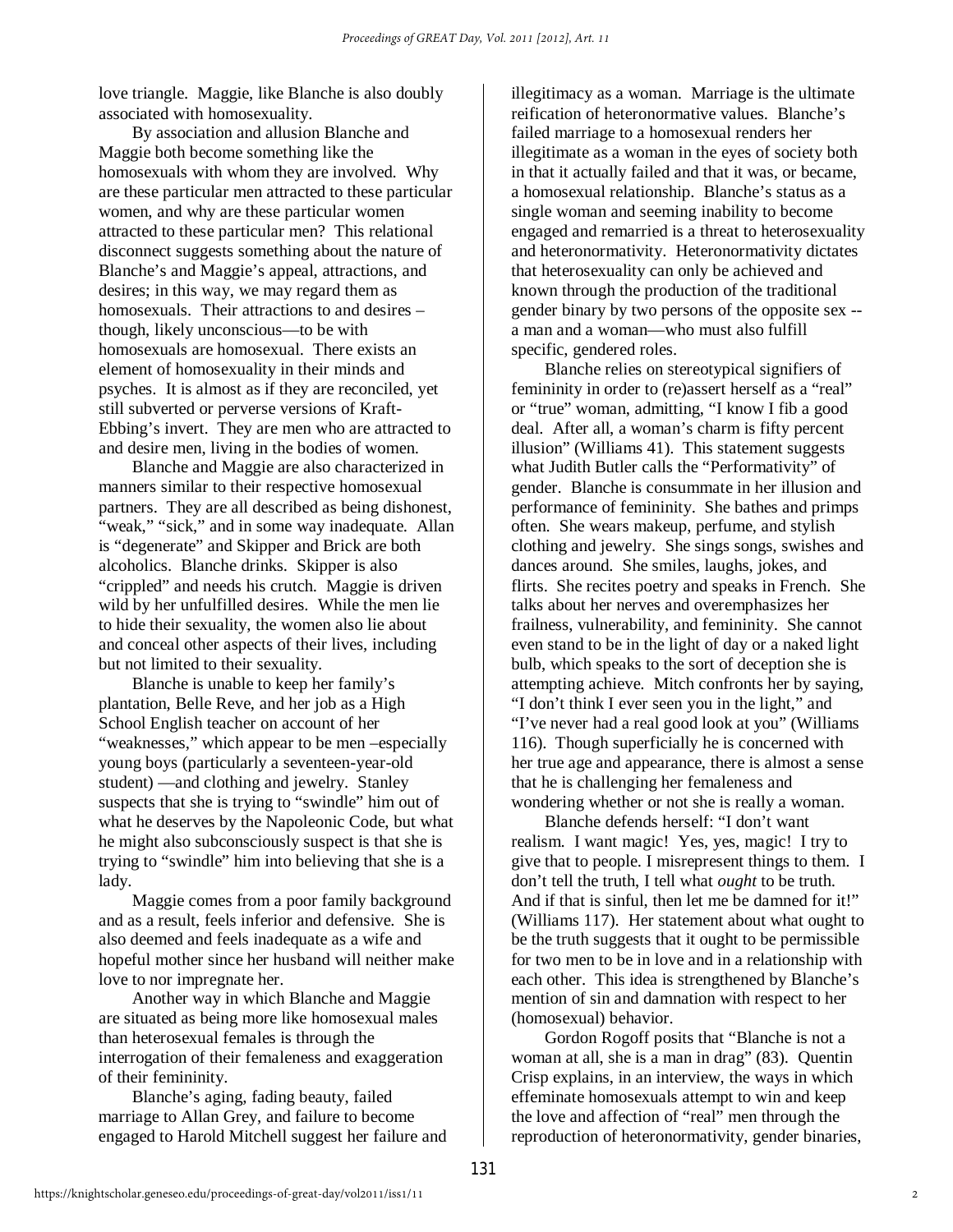and stereotypes: "They simply become more feverish, they pile the makeup on thicker, they sway more from side to side, they Camp more outrageously, and of course, the more they do this, the more the desired object recedes."

 Blanche is of course feverish and only becomes more so throughout the rise of action in "A Streetcar Named Desire." She is anxious in her performance of femininity and in her seductions and attempts to ensnare a second husband, but as Crisp predicts, the desired object and objects recede. Her self-consciousness about the act makes others aware.

 Crisp's use of the term 'Camp' reminds one of Susan Sontag's "Notes" on the subject. Blanche is a "Woman," "in quotation marks" (Sontag 109). She possesses "a relish for the exaggeration of sexual characteristics and personality mannerisms…corny flamboyant femaleness" (Sontag 109). Her "character is understood [by the other characters and the audience] as a state of continual incandescence –a person being one, very intense thing. This attitude toward character is a key element of the theatricalization of experience embodied in the Camp sensibility" (Sontag 114). How fitting that the actress playing Blanche also plays Blanche playing a role as herself.

 Sontag also explains "camping:" "the vulgar use of the word Camp as a verb, 'to camp,' something that people do…a mode of seduction – one which employs flamboyant mannerisms susceptible to a double interpretation; gestures full of duplicity," and continues, stating, " One must always distinguish between naïve and deliberate Camp. Pure camp is always naïve. Camp which knows itself to be Camp ('camping') is usually less satisfying. The pure examples of Camp are unintentional; they are dead serious" (110).

 While there may be some elements of pure, naïve, unintentional Camp to Blanche's personality, the majority of her behavior –especially with respect to men—is 'camping.' Blanche is at times, certainly duplicitous. Also, Stanley and later, Mitch, grow tired and dissatisfied with, and begin to see through Blanche's 'camping.' One might suppose, however, as the dialogue indicates, that Blanche began life as a very sweet and innocent, loving girl.

 Blanche's brother-in-law, Stanley Kowalski, is most acutely aware of her deceptions, stating plainly:

 I've been on to you from the start! Not once did you pull any wool over this boy's eyes! You come in here and sprinkle the place with

powder and spray perfume and cover the light bulb with a paper lantern, and lo and behold the place has turned into Egypt and you are the Queen of the Nile! (Williams 127-28) In essence, Stanley is telling Blanche exactly what kind of low woman he believes her to be. Taking the idea a bit further, he might be implying that she is not a woman at all, or at the very least, not a lady.

 Ironically, Stanley still becomes sexually associated with Blanche, through raping her. To some extent, even her mimicry and parody of femininity is attractive –perhaps repulsively so-- to a presumably thoroughly heterosexual male.

 Although Maggie is described as beautiful, sexy, and desirable to almost every other man besides Brick, her seeming inabilities to sexually please her husband and produce children are often referenced and questioned. Big Mamma asks her, "D'you make Brick happy in bed?", and tells her, "Something's not right! You're childless and my son drinks!" (Williams 32-33). Mae later remarks, "Do you know why she's childless? She's childless because that big beautiful athlete husband of hers won't go to bed with her!" (Williams 121). These "flaws" serve to destabilize her identity as a woman. The imagery as Brick as "big" and "beautiful" also serves to make him seem like less of a man and perhaps more like a maternal, matronly, or pregnant woman.

 The fact that Brick does not desire and is not sexually satisfied by Maggie says just as much about Maggie's desirability as it does about Brick's desires. The fact that she has no children and is not pregnant suggests to the other characters who criticize and scrutinize her that she is somehow less of, lacking as --or perhaps, not-- a woman.

 Blanche and Maggie are also more traditionally male, or masculine, in their desires. They frequently objectify men through compliments and their use of the gaze. To deliver the gaze is traditionally a male behavior, whereas to be the object of the gaze is a traditionally female position. This is especially evident and apparent in the film adaptations of both plays.

 The stage directions in "A Streetcar Named Desire" indicate that Blanche "regards a [young man] with interest" (Williams 82). She looks at, touches, and makes him uncomfortable, telling him that he looks "like a young prince out of the Arabian Nights" and saying, "I want to kiss you, just once, softly and sweetly on your mouth! (Williams 84). In a show of dominance, she kisses him without his consent and then asks him to leave.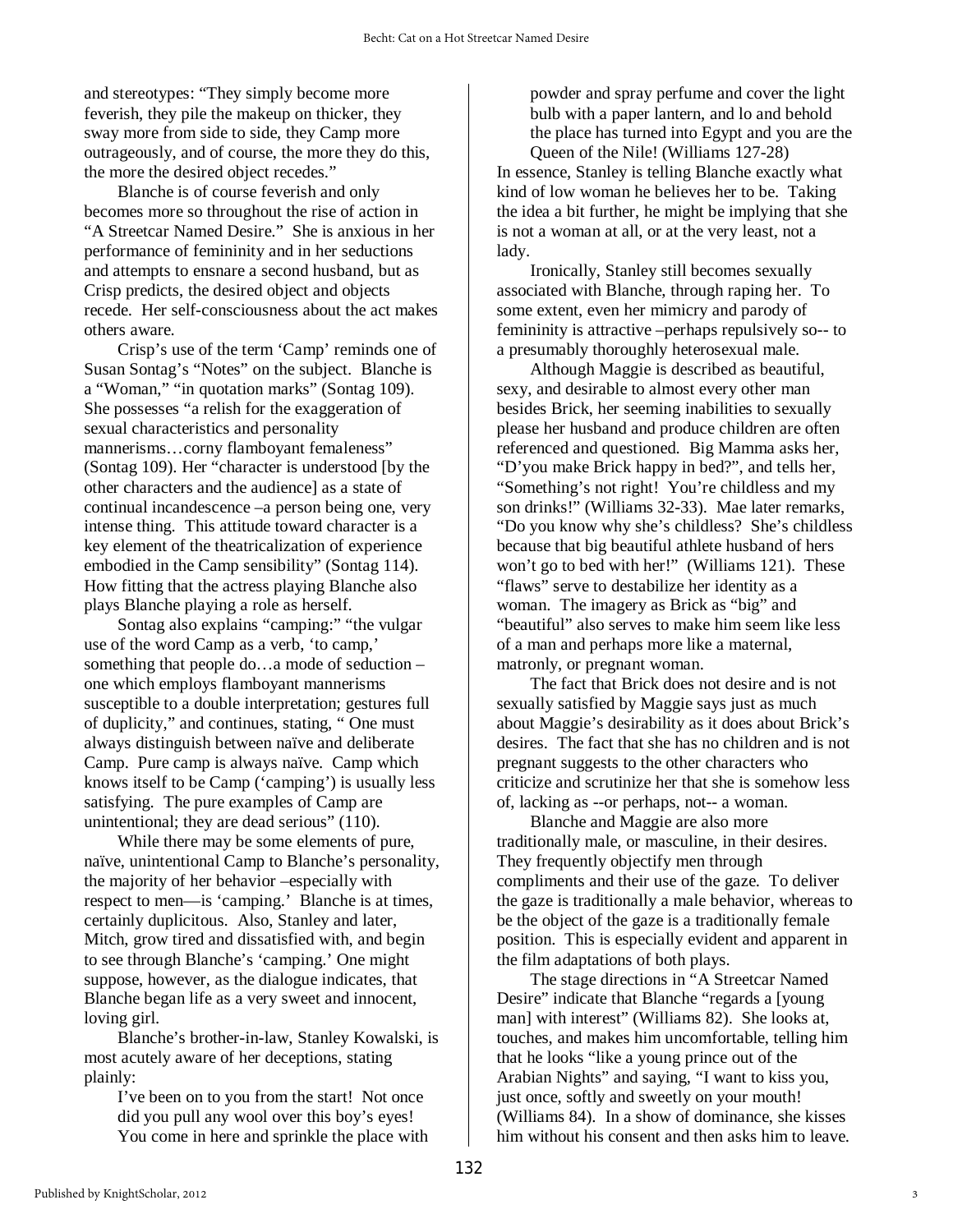The 1951 film version includes long shots of the young man. The camera overemphasizes the gaze. Also, the young man is shown to be pretty, almost like a girl, with big, feminine eyes and eyelashes.

 Blanche's sister, Stella explains to her husband, Stanley, that Blanche objectified her late husband, Allan Grey: "He was extremely goodlooking. I think Blanche didn't just love him but worshipped the ground he walked on! Adored him and thought him almost too fine to be human! (Williams 102). This championing of beauty is typically something that males do with respect to females and not the other way around. Blanche has rendered Allan an object and therefore not human; she has dehumanized him. That this tribute was paid not only to a man, but to a male homosexual further complicates the notions of heteronormativity and stereotypical, binaried gender roles. In making Allan less of a man and more of a woman, Blanche makes herself more of a man and less of a woman. This and "Cat on a Hot Tin Roof," are both plays about queer sexualities: feminine masculinity and masculine femininity.

 Throughout "A Streetcar Named Desire," Blanche tends to objectify and dehumanize Stanley as she characterizes him not as a man, but as an animal. She calls him an "ape" and "primitive" and considers him to be only sexual. She later refers to him and Mitch as "swine" undeserving of her fine company (Williams 126).

 In "Cat on a Hot Tin Roof," Brick is frequently the object of Maggie's gaze. She often calls him "Baby" and other pet names and remarks that he is still beautiful and has kept his figure despite having taken to drink. Maggie also speaks about keeping her figure and mentions that other men still look at her. That she and Brick are both objects of attention places them together in an interesting way. She is constantly forcing herself on him and trying to persuade him to make love to her. In further reversal of the heteronormative gender roles, he is constantly refusing her and fighting her off. In the 1958 film adaptation, we are shown great shots of Liz Taylor's eyes as she slowly, deliberately, and unashamedly sizes up Paul Newman; she is not a timid woman and appears to feel entitled to get as good a look for as long as she likes.

Much like Blanche has done with Allan Grey, Maggie objectifies Brick through worship. She speaks of his desirability and unavailability:

Skipper and I made love, if love you could call it, because it made both of us feel a little bit closer to you. You see, you son of a bitch, you asked too much of people, of me, of him, of all the unlucky poor damned sons of bitches that happen to love you, and there was a whole pack of them besides me and Skipper, you asked too goddamn much of people that loved you, you –superior creature! –you godlike being! –And so we made love to each other to

dream it was you, both of us! (Williams 40) Both women have strong desires, and Maggie especially tends to reject traditional notions of female morality and purity in favor of traditional "manly" pleasure-seeking. There appears to be an unsuccessful struggle either to become wholly female or to subvert what it means to be feminine.

 Ultimately, it is the desire for men, or the way in which it is pursued, that results in dissatisfaction, anxiety, and loneliness for these women who are coded as homosexuals. This speaks to the loneliness of homosexuality, especially during the time in which Williams was writing.

 Concerning "A Streetcar Named Desire," but also relevant to "Cat on a Hot Tin Roof," William Sharp observes, "Sex is comfort in the play, the one solace to all one's fears, and to all one's guilts as well" (162). Maggie can't get sex and practically goes insane, and Blanche is raped, and actually does go insane. There is also Stanley's –and Stella's, too, by association—guilt surrounding Stanley's rape of Blanche. Sex and lack of sex are both imbued with fear and guilt. Sex may make one feel close to another but is often not enough. Blanche claims to prefer matters of the mind, but clearly desires attention and places value on the physical. Brick values his "pure" friendship with Skipper over his sexual relationship with Maggie.

 On Homosexual presence and themes in the plays of Williams, Gordon Rogoff writes:

 The crisis of veiled homosexuality is, then, one of those decoys invented by a critical fraternity, which is itself in crisis. The plays, singly and together, are nothing if not revealing. What is revealed has something, perhaps a good deal to *do* with homosexuality, but it has nothing to *show* of the deed itself, which is hardly surprising. Drama is not yet documentary, despite all the ill-conceived efforts of newspaper naturalists with their well-made plays. On the contrary, drama selects from experience and transforms it into something else, something with a substance, order, and life all its own…One clinical interpretation could, with some justice, lean again toward homosexuality. To view life from a homosexual bedroom, cluttered as it is